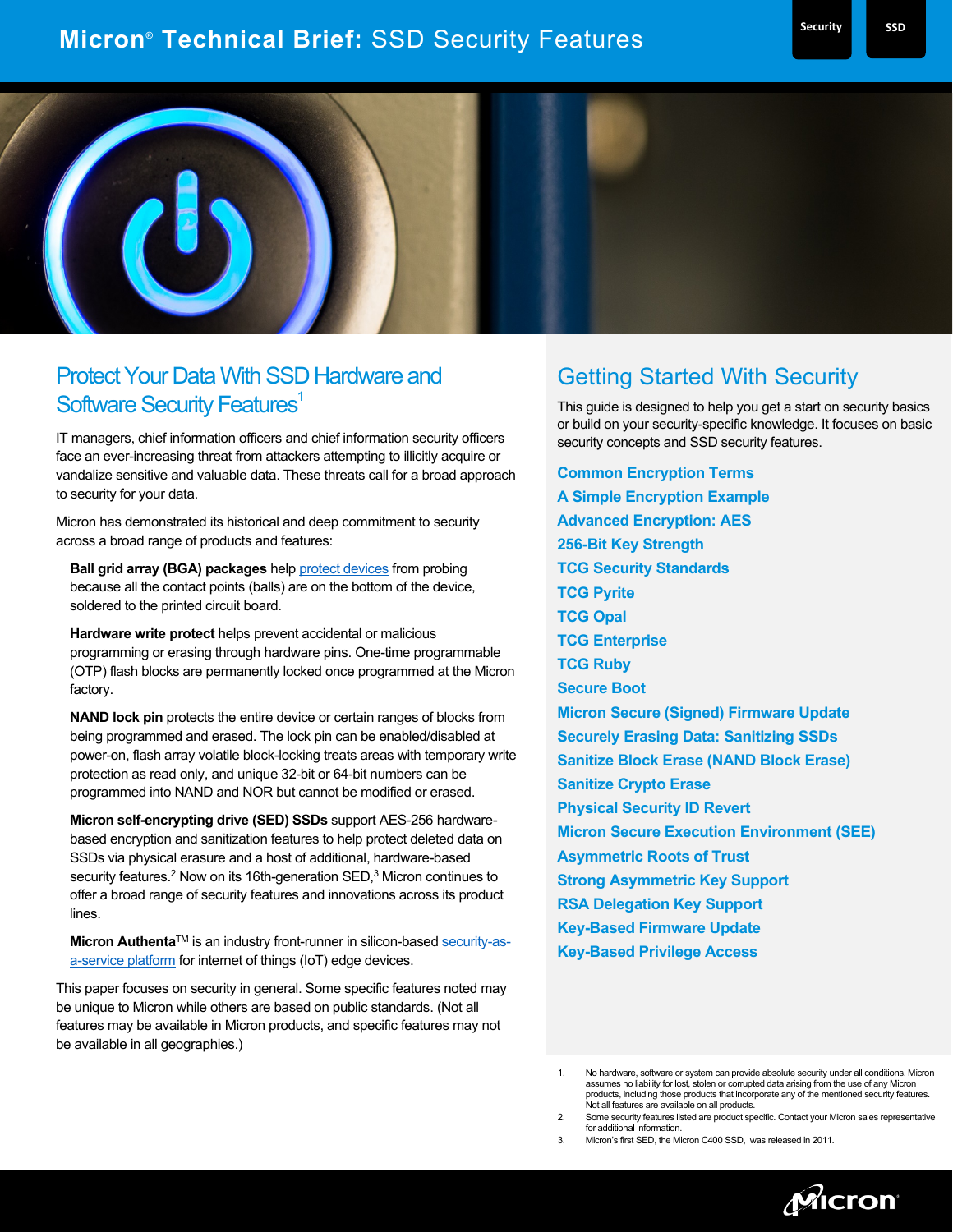Micron brings IT security innovation and commitment to its SED SSDs, providing advanced protection for data at rest from some of the most prevalent and dangerous threats:

- **Lost or stolen computers or storage devices:** When powered off or in hibernate mode, SEDs automatically lock, requiring a pass code entry to be unlocked and used. Extremely robust 256-bit encryption means that the data is unreadable without that pass code, 4 even when the SSD is disassembled to the component level.
- **Sophisticated HDD/SSD attacks**: Sophisticated "hackers" have come up with ways to attack HDDs and SSDs at their most basic level: the firmware.<sup>5</sup> Micron SSDs include advanced protection features to help prevent such attacks by verifying the authenticity of the firmware. This process allows firmware updates in the field while minimizing the risk of loading a corrupted or counterfeited firmware image.

This document is a quick reference for SSD security terms. It is not an extensive analysis of security techniques, algorithms or implementations.

# Common Encryption Terms

Encryption has a unique vocabulary. Table 1 shows some encryption terms and their common definitions.

| <b>Security Term</b>         | <b>What It Means</b>                                                                                                                                                                |
|------------------------------|-------------------------------------------------------------------------------------------------------------------------------------------------------------------------------------|
| <b>AES</b>                   | The Advanced Encryption Standard, a symmetric-key block cipher based on the Rijndael algorithm                                                                                      |
| <b>Asymmetric Encryption</b> | Encryption processes where different keys are used to encrypt and decrypt data                                                                                                      |
| <b>Authentication</b>        | A mechanism to verify the identity of a person or entity using credentials                                                                                                          |
| <b>Brute Force Attack</b>    | An attack enabled by quessing. Brute force attacks do not typically rely on additional knowledge (like data formats, social<br>engineering, etc.); they are trial-and-error attacks |
| Cipher                       | Any encryption mechanism                                                                                                                                                            |
| <b>Cipher Key</b>            | The key that governs encryption operations                                                                                                                                          |
| <b>Cipher Text</b>           | A file or other type of information that has been cryptographically scrambled. Cipher text is designed to be readable only<br>by the intended recipient                             |
| <b>Cryptographic Erase</b>   | The process of erasing an SED by removing the encryption key                                                                                                                        |
| <b>DES</b>                   | The 56-bit key Data Encryption Standard adopted by NIST in 1977; now superseded                                                                                                     |
| Decryption                   | The process of converting cipher text into plain text, which is also called decoding                                                                                                |
| <b>Digital Signature</b>     | A mechanism to verify digital message authenticity                                                                                                                                  |
| Encryption                   | The process of converting plain text into cipher text, which is also called encoding                                                                                                |
| Erase                        | The process for rendering existing user data unreadable                                                                                                                             |
| Hash                         | A function that is impracticable to invert                                                                                                                                          |
| <b>HMAC</b>                  | A hash-based message authentication code, information used to authenticate the integrity of a message or file                                                                       |
| <b>NAND Block Erase</b>      | The process of erasing an SSD via the NAND block erase command (sets all NAND cells to the same value, typically a<br>1)                                                            |
| <b>Plain Text</b>            | A file or other type of information that has not been cryptographically scrambled. Plain text is readable by anyone                                                                 |
| <b>PBA</b>                   | Pre-boot authentication, so the system requires a passcode entry before the operating system starts                                                                                 |
| <b>PSID Revert</b>           | Physical security identification revert, a cryptographic erase and factory reset that loses all data                                                                                |
| <b>Root Kit Attack</b>       | An attack method that is designed to remain hidden                                                                                                                                  |
| <b>SED</b>                   | Self-encrypting drive, an SSD with an internal encryption mechanism or mechanisms                                                                                                   |
| <b>Symmetric Encryption</b>  | Encryption processes where the same key is used to encrypt and decrypt data                                                                                                         |

**Table 1: Common encryption terms**

4. Refers to protection against brute force attacks, see:

[https://www.eetimes.com/how-secure-is-aes-against-brute-force-attacks/#](https://www.eetimes.com/how-secure-is-aes-against-brute-force-attacks/) 5. One of many examples of a firmware attack is noted here:

<https://usa.kaspersky.com/blog/equation-hdd-malware/5143/>

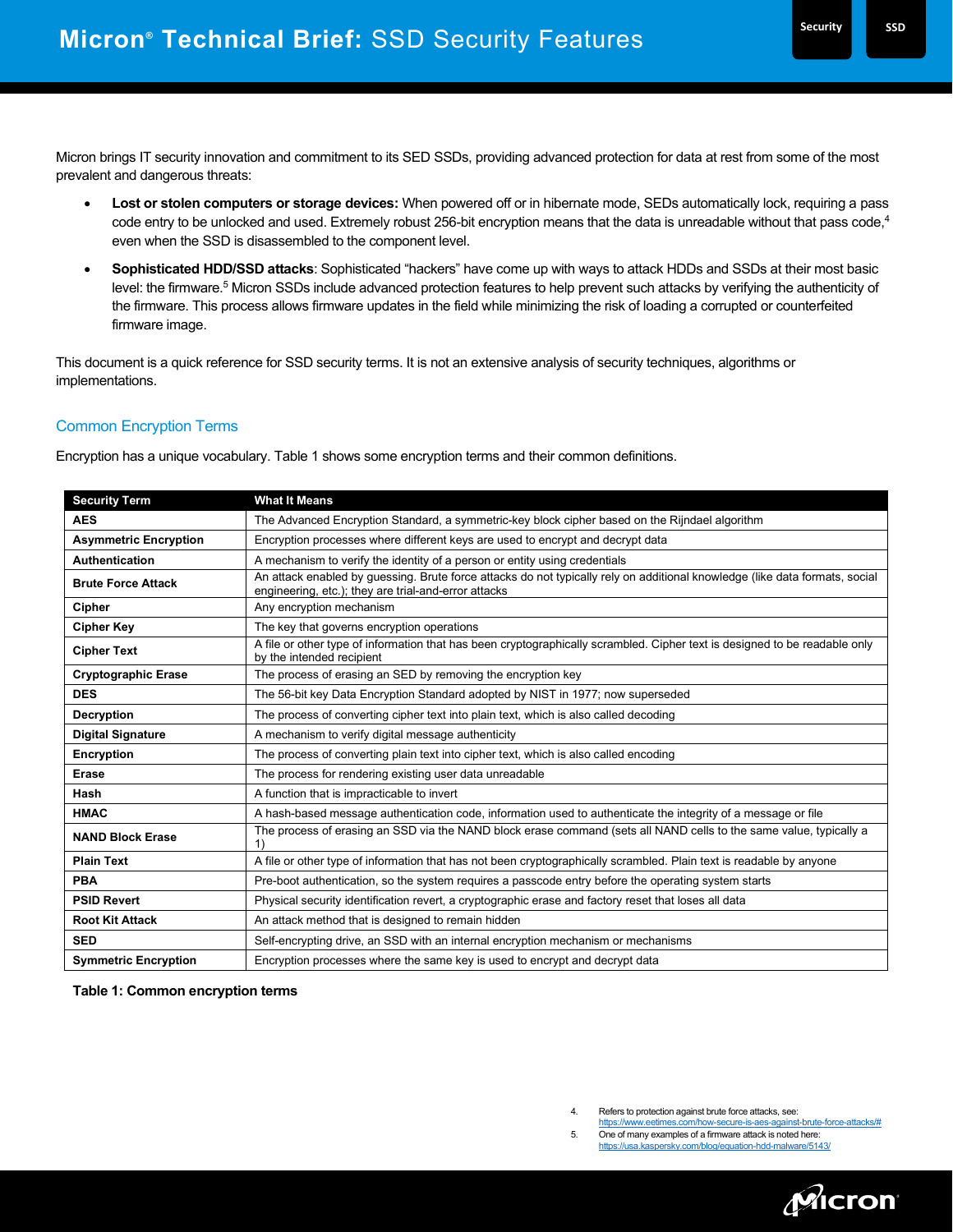# A Simple Encryption Example

Encryption helps protect data by scrambling it so that only intended recipients can read it easily. This information can be files, binary data, text data, images or a host of other types. When we say "plain text" or "cipher text" in an encryption context, it is understood that we mean the data (unencrypted or encrypted) that forms any file type. Text data is often used to illustrate encryption techniques.

Figure 1 illustrates the basic idea of encryption using text data and the ROT 13 cipher. A simple alphabet place rotation by 13 steps, ROT 13,

Plain Text A B C D X Y Z **Cipher Text**

### Advanced Encryption: AES



In 1977, the National Institute of Standards and Technology adopted the Data Encryption Standard (DES) with a 56-bit key (Figure 2). 56-bit keys were considered quite secure at that time as computing resources were comparatively limited. As computers became more powerful, NIST recognized that the DES might no longer be sufficient. It invited submissions for new cryptographic algorithms, with submissions coming in from well-known companies and individuals (and teams) alike.

In 2001, NIST chose a cryptographic algorithm submitted by two Belgian cryptologists Vincent Rijmen and Joan Daemen. (The algorithm's common name, Rijndael, is derived from combining their surnames).<sup>6, 7</sup>

NIST noted that it chose this submission because the algorithm "…had the best combination of security, performance, efficiency and flexibility…"

# 256-Bit Key Strength

**Figure 2: AES timeline**

A 256-bit private key has 2256 possible keys (that's 115,792,089,237,316,195,423,570,985,008,687,907,853,269, 984,665,640,564,039,457,584,007,913,129,639,936 possible keys) — more possibilities than there are stars in the universe.

A typical brute force (guessing) attack would need to guess about half of these private keys for reasonable success (since each guess is either correct or incorrect). No supercomputer on the face of this earth can crack that in any reasonable timeframe.

Even if you use Tianhe-2 (MilkyWay-2), one of the fastest supercomputers in the world, it will take millions of years to crack 256-bit AES encryption.<sup>8</sup>

# TCG Security Standards

To help implement encryption and ensure interoperability, the Trusted Computing Group (TCG) develops open standards and specifications related to computing security. The TCG work groups develop open standards and specifications focused on storage (and other computing elements that are beyond the scope of this document).

As a tool, these standards and specifications help protect user identities, protect user- and business-critical data and systems, and secure authentication. 9

- 6. [https://www.nist.gov/news-events/news/2001/12/commerce-secretary-announces-](https://www.nist.gov/news-events/news/2001/12/commerce-secretary-announces-new-standard-global-information-security)
- 7. https://csrc.nist.gov/csrc/media/projects/cryptographic-standards
- [guidelines/documents/aes-development/rijndael-ammended.pdf](https://csrc.nist.gov/csrc/media/projects/cryptographic-standards-and-guidelines/documents/aes-development/rijndael-ammended.pdf) 8. [Estimate](https://www.eetimes.com/how-secure-is-aes-against-brute-force-attacks/) only, based on data retrieved fro[m https://www.thesslstore.com/blog/what-is-](https://www.thesslstore.com/blog/what-is-256-bit-encryption/)[256-bit-encryption/](https://www.thesslstore.com/blog/what-is-256-bit-encryption/)
- 9. <https://trustedcomputinggroup.org/>

Micron

exchanges each letter position in the plain text to create the cipher text. Each letter of plain text is changed to the letter that is 13 places later in the alphabet.

ROT 13 is not secure because simply knowing the cipher enables one to decode the cipher text. Using ROT 13, the plain text "The quick brown fox jumps over the lazy dog" becomes "Gur dhvpx oebja sbk whzcf bire gur ynml qbt."

While ROT 13 is a good encryption illustration, a stronger cipher is needed to provide data protection with encryption.



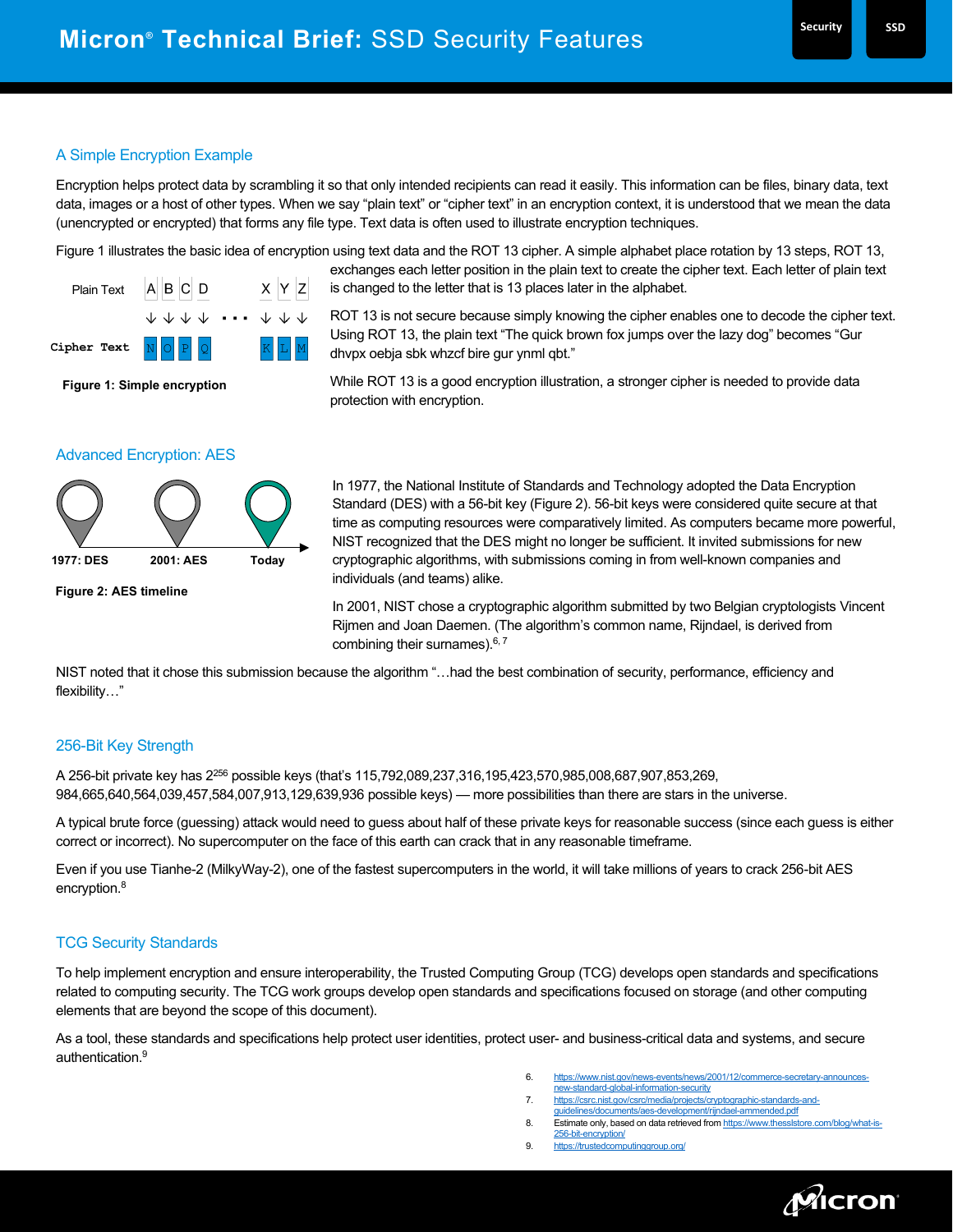# TCG Pyrite

The TCG Pyrite standard provides basic security but does not support user data encryption.

TCG Pyrite is designed for personal client computing



(especially for the consumer). Passwords are entered via BIOS or UEFI.

TCG Pyrite devices support sanitization commands (SATA: SANITIZE BLOCK

ERASE; NVMe: FORMAT NVM), but cryptographic scramble is not supported. TCG Pyrite is interface-agnostic.

#### **TCG Pyrite Features**

Provides storage device interface locking

Enables interoperability across system and storage device vendors

Provides some user-definable features (such as access control, user passwords and others)

Provides a mechanism to control access to user data on the SSD

Helps with SSD deployment and ownership (target system integration and repurposing through ownership transfer)

Locks specific areas of the SSD

Locks and unlocks under host control

Assists in SSD repurposing and end-of-life preparation by resetting user data and decommissioning

# TCG Opal

The TCG Opal standard is designed to provide more advanced security than Pyrite. The Opal standard can be used to encrypt user data in SEDs.



TCG Opal is designed for devices that require additional security such as business computing clients (both workstation and portable devices).

TCG Opal helps protect user data against unauthorized access once the system leaves the owner's control (involving a power cycle).

One important feature of TCG Opal devices is pre-boot authentication (PBA). PBA requires a passcode entry before the operating system starts.

PBA support makes TCG Opal SEDs an attractive system boot device in data center platforms. If a user restarts a data

#### **TCG Opal Features**

Supports pre-boot authentication (Master Boot Record shadow), but requires credentials for system boot (optional implementation)

Used in client systems and data center platform boot devices

Supports multiple keys for multiple users

Helps guard against some rootkit attacks

Allows access to computer hardware that BIOS locking does not

Can lock specific areas of the SSD (LBA range unlocking)

Includes optional IEEE-1667 support for hardware encryption in Windows 10 (BitLocker)

Offers PSID revert capability (cryptographic erase and factory reset)

center platform with a TCG Opal boot device, credentials must be entered before the operating system is allowed to start, providing an additional layer of security.

# TCG Enterprise

The TCG Enterprise standard (TCGe) is designed to provide security for storage devices deployed in data centers. TCGe can be used to encrypt data in SEDs.



TCG Enterprise helps protects against data loss due to theft of physical storage devices (data at rest).

TCGe devices maintain their own security information. (The host system does not need to maintain security configuration information per device.)

TCGe devices support physical security ID (PSID) revert (all data is lost). They do not support pre-boot authentication.

#### **TCG Enterprise Features**

Does not support pre-boot authentication (boots without user/operator intervention)

Used in high-performance, fixed-location data storage devices (data center)

Can be highly configurable

Can lock specific areas of the SSD (LBA range unlocking)

Does not use system BIOS locking

Supports repurpose and end-of-life data erasure

Offers PSID revert capability (cryptographic erase and factory reset)

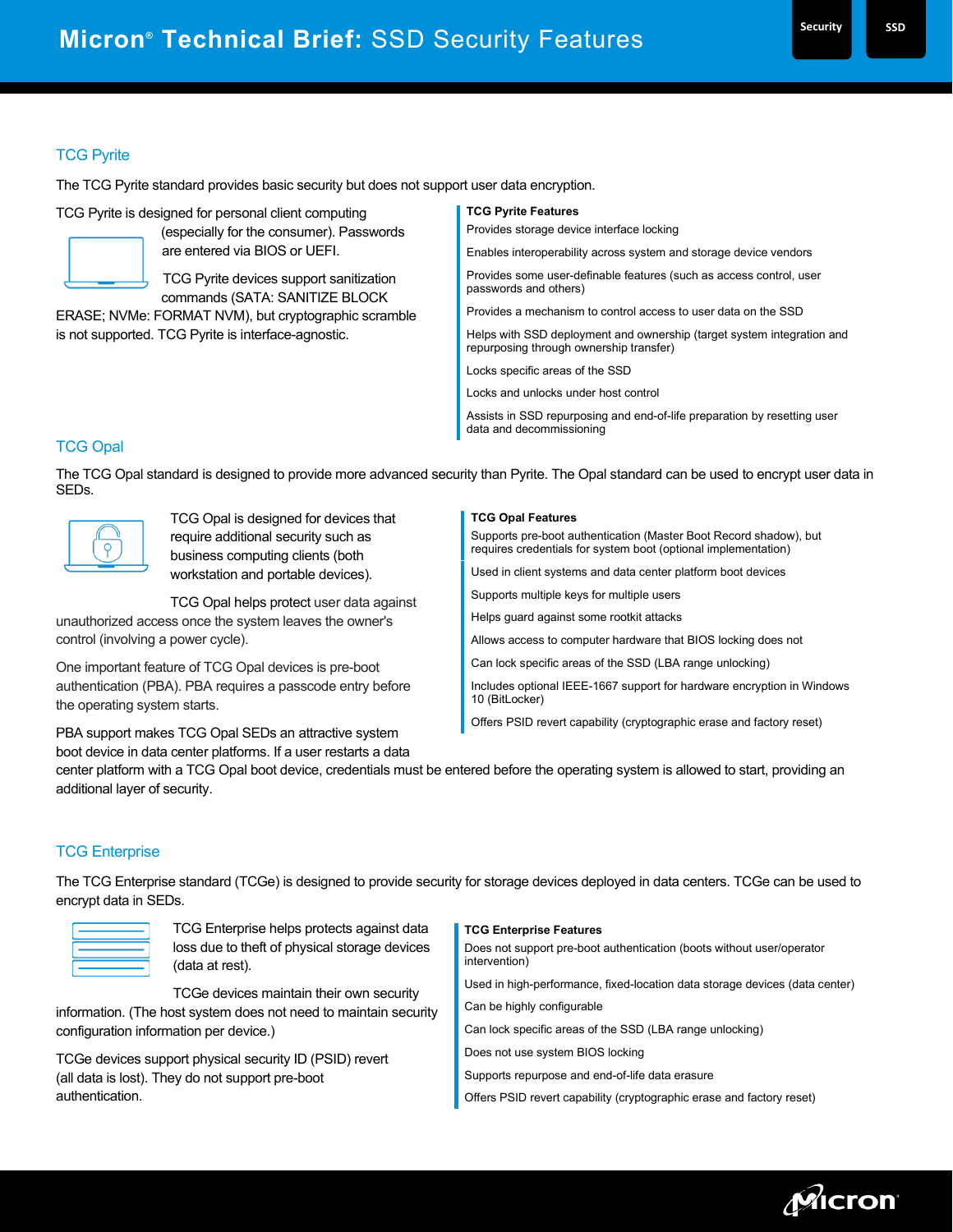#### TCG Ruby



TCG Enterprise

#### **TCG Ruby Features**

Supports pre-boot authentication (MBR shadow), but requires credentials for system boot

Used in high-performance, fixed-location data storage devices Used in high-periormance, lixed-location data storage devices<br>(data center) and highly mobile client devices (data erasure Supports repurpose and end-of-life data erasure

Allows global locking, meaning it can lock a single range of storage (LBAs) that can encompass the entire user data space

Ruby is the latest TCG standard. TCG Ruby is designed to help protect against threats in both client and data center storage devices. TCG Ruby incorporates many of the features found in TCG Opal and TCG Enterprise.

TCG Ruby features make it suitable for data center main storage, while optional support for pre-boot authentication makes this device suitable for use in some data center platform boot applications.

TCG Ruby devices support full-disk encryption (all host-accessible data) and AES-128 or AES-256 (may be vendor-specific).

Offers PSID revert capability (cryptographic erase and factory reset)

process relies on trust relationships (Figure 3). Each step in a process using a trust relationship is subject to attestation prior to execution (such as during power-on). The

firmware bootloader trusts the immutable SSD ROM, and the main firmware, in turn, trusts the

Can be highly configurable  $\sim$  Supports locking and unlocking and unlocking and unlocking and unlocking and unlocking and unlocking and unlocking and unlocking and unlocking and unlocking and unlocking and unlocking and u

# Secure Boot

A trust relationship describes the relationship between different entities where each entity honors the other's authority. The secure boot

bootloader.10



**Figure 3: Firmware boot trust** 

### Micron Secure (Signed) Firmware Update

Micron's secure firmware update is a multistep process. If just one validation step fails, the update process stops, and an error is reported to the host. There are multiple firmware (FW) validation steps, including:

**Verify Public Key**: Ensures that the public key (PK) specified in the downloaded FW matches a public key that the SSD was provided during provisioning.

**Verify Digital Signature**: Controls FW signing requests. Multiple authorizers are required for signing production firmware. Firmware that passes this level of rigor is referred to as "signed firmware."

**Verify Security Version**: Uses security versioning to prevent a validly signed firmware image with known security issues from being downloaded onto an SSD (for example, the security version of downloaded FW shall be greater than or equal to the security version of the firmware executing on the SSD).

**Check Configuration**: Ensures that the downloaded FW is intended for use with this SSD.

Once all these steps are validated, the SSD firmware is then updated and the successful completion is reported to the host.

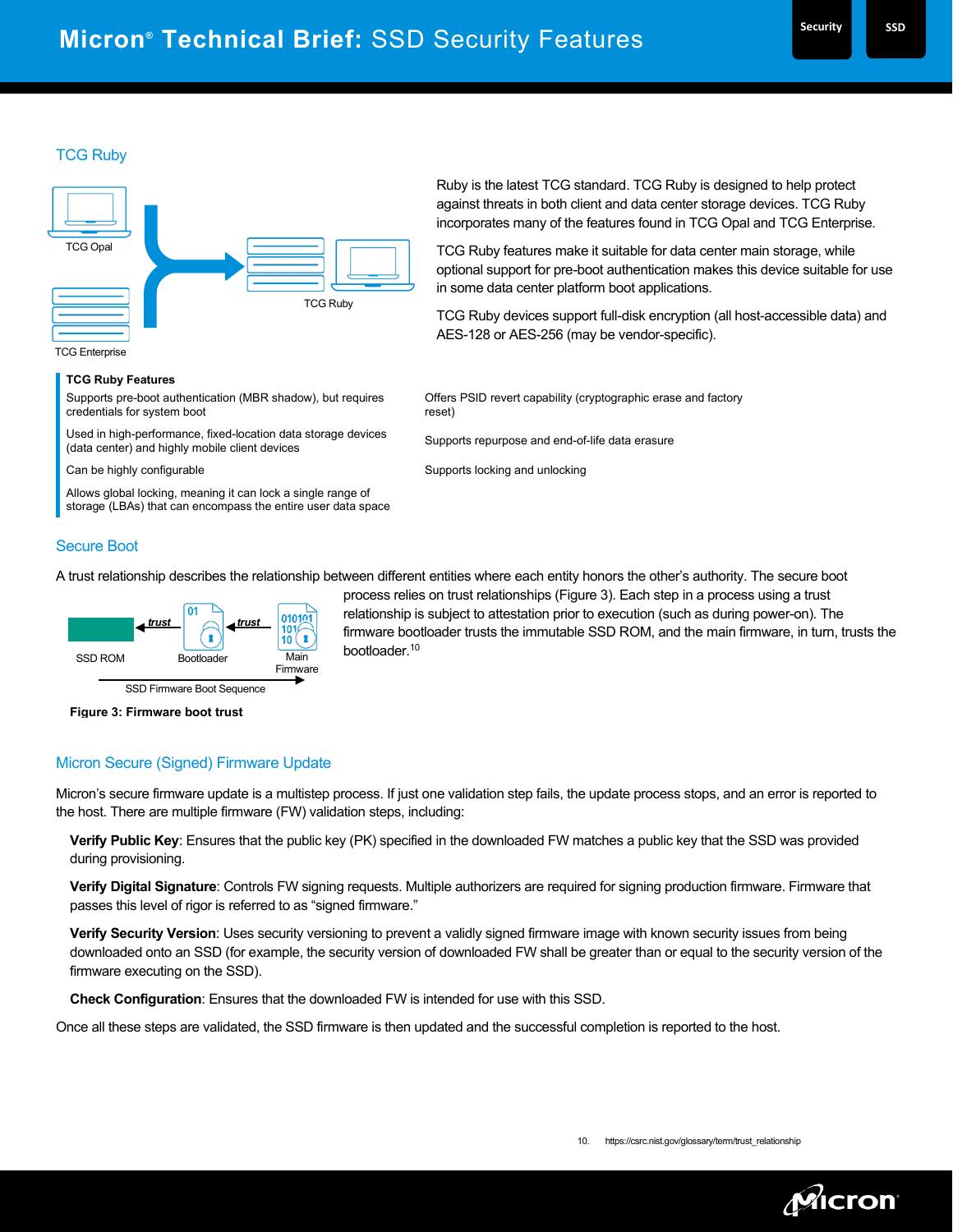# Securely Erasing Data: Sanitizing SSDs

The word "sanitize" has obvious connotations regarding the removal of unwanted or unneeded data. However, this is a term of art where data security is concerned, describing a process by which data is removed from a storage device to a point that exceeds the ability to reconstruct the data by known forensic means. While different SSDs use different sanitization methods (with many supporting more than one method), legacy hard drive methods like overwriting data are rarely used with SSDs.

#### Sanitize Block Erase (NAND Block Erase)

The Sanitize Block Erase command (and the legacy Security Erase Unit command) is similar to a NAND Block Erase command. This command is sent to all NAND devices on the drive, including the NAND space reserved for overprovisioning as well as retired blocks (which are inaccessible to the host computer or the user). When the sanitize operation is initiated by the host computer, the SSD controller manages the actual erase process.

#### Sanitize Crypto Erase

SEDs provide a very efficient means of sanitization via the Sanitize Crypto Erase command. This command deletes and replaces the encryption key, after which the data is completely unintelligible. This process is typically much faster than the Sanitize Block Erase process.

As noted in the 256-Bit Key Strength section above, supercomputing power may be insufficient to break such a cipher in a reasonable amount of time. For additional security, a user can follow a Sanitize Crypto Erase command with a Sanitize Block Erase command.

#### Physical Security ID Revert

While SEDs are extremely useful in securing data from unwanted access, losing an authentication key or password can create challenges. Even the storage device manufacturer is unable to decrypt and recover user data in this situation.

A physical security identification (PSID) revert capability helps overcome part of this problem. Each SSD's PSID is distinct. Although the PSID Revert function cannot restore user data if a passcode is lost, it can unlock the SED so that it can be erased and returned to operation (without the data stored on the SSD).

#### Micron Secure Execution Environment (SEE)



Micron's Secure Execution Environment (SEE) is a dedicated security processing unit that is electrically isolated from the other (open) microprocessor(s) inside the SSD controller on select Micron SSDs. The SEE has sole access to security components, executes security firmware (SEE FW) and provides security services for open microprocessors' firmware.

SEE isolation significantly reduces the opportunity for the security functionality of a storage device to be accidentally or maliciously circumvented, and SEE execution cannot be preempted by nonsecure code.

Other (open) microprocessor(s) execute nonsecurity firmware, including TCG firmware using services provided by the SEE.

#### Asymmetric Roots of Trust



Symmetric roots of trust rely on a symmetric key to verify firmware and/or security validity prior to updating (such as using HMAC, or hash-based message authentication code).

Asymmetric differs from a symmetric root of trust. Asymmetric roots of trust rely on asymmetric keys such as Rivest, Shamir, Adleman (RSA) or Elliptical Curve Data Signature Algorithm (EDCSA) key types to verify the firmware's validity prior to updating.